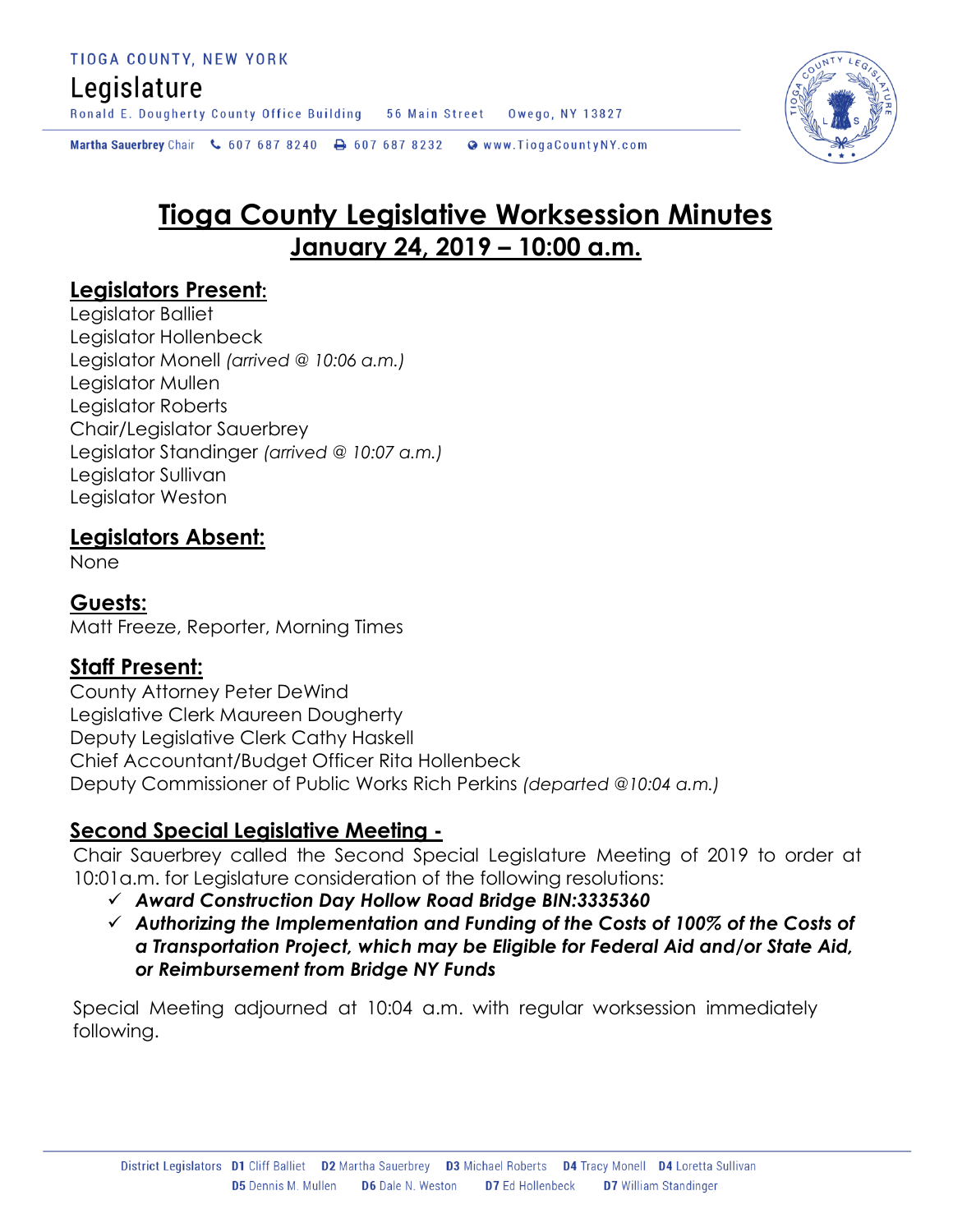#### TIOGA COUNTY, NEW YORK

### Legislature

Martha Sauerbrey Chair & 607 687 8240 & 607 687 8232 Www.TiogaCountyNY.com

### **Approval of Worksession Minutes – January 10, 2019 -**

Legislator Sullivan motioned to approve the January 10, 2019 Legislative Worksession minutes as written, seconded by Legislator Hollenbeck with Legislators Balliet, Hollenbeck, Mullen, Roberts, Sauerbrey, Sullivan, and Weston voting yes with Legislators Monell and Standinger being absent.

Owego, NY 13827

### **Action Items:**

### **ACTION ITEMS FROM NOVEMBER 8, 2018:**

Ronald E. Dougherty County Office Building 56 Main Street

### **ACTION ITEM #1– 11/8/18 – Fund Balance Plan –**

Chief Accountant/Budget Officer Hollenbeck emailed Legislators an updated version of the draft Fund Balance Policy addressing the concerns noted at the last worksession, as well as the recommendations from the State Comptroller's webinar. Included in the email, Ms. Hollenbeck provided bulleted points of the primary components recommended by the State Comptroller's Office for inclusion in fund balance policies.

Based on the State Comptroller's webinar recommendations, Ms. Hollenbeck reported she added language to provide fluidity and flexibility in the purpose statement. Ms. Hollenbeck reported this additional language allows the County to be flexible in the event the State changes funding streams or adds unfunded mandates requiring changes to the County's Fund Balance Policy. Ms. Hollenbeck reported the intention is to create the Fund Balance Policy as vague as possible. Ms. Hollenbeck reported the State will not fault the County for having a vague policy, however, would fault the County for failing to adopt a policy.

Ms. Hollenbeck reported another area of the Fund Balance Policy addresses restoration of funds, which could span over several budgetary cycles in the event of a major unexpected expense. Ms. Hollenbeck reported if funds decrease below the minimum level established, the Legislature would need to make decisions regarding cutting expenses, enhancing revenues, or researching other means to restore funds back to the acceptable level. Ms. Hollenbeck also added language that allows the Legislature to change the policy itself, as well as language to address the 12% - 28% range in the event the County falls outside this established range.

Ms. Hollenbeck reported the State Comptroller's Office recommends periodic reviews of the Fund Balance Policy, as well as conducting an annual cash flow analysis. Ms. Hollenbeck reported the State Comptroller's Office recommended quarterly reviews of the Fund Balance Policy, however, believes an annual review is sufficient.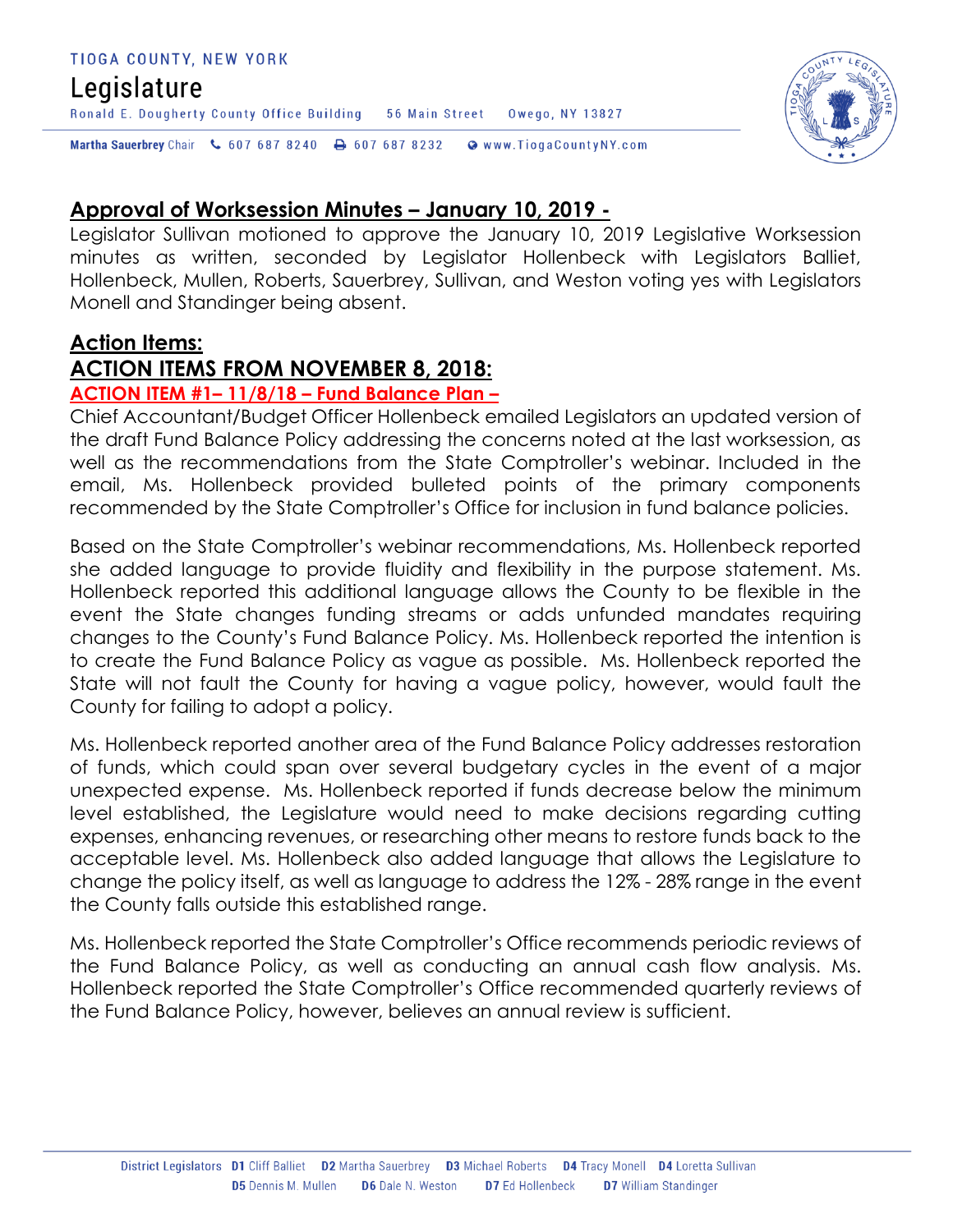



Ms. Hollenbeck reported she conducts an annual review with the Legislature of the Reserve Account balances, Five-Year Plans, and Fund Balances at time of budget preparation.

Ms. Hollenbeck reported although the State Comptroller's Office suggested creating fund balance policies for all funds, the draft Fund Balance Policy is exclusively for the general operating budget. Ms. Hollenbeck reported, in the event of an audit, the lack of other fund balance policies could be addressed, but the County is already routinely supplementing the other funds through inter-fund transfers within our budget and the Legislature is apprised of such during the annual budget preparation.

On a straw poll vote, all Legislators were in favor of the revised draft Fund Balance Policy as prepared by Ms. Hollenbeck and proceeding with a resolution for Legislature consideration at the February 12, 2019 Legislature meeting. **This action item is completed and will be removed from the Action Item List.** 

### **Other –**

- *February 7th Worksession Time Change* Chair Sauerbrey reported she is changing the February 7, 2019 worksession time from 1:00 p.m. to 12:00 p.m. due to the TIER 3 Emergency Management training on this date at 1:00 p.m. Chair Sauerbrey reported the earlier start time would allow Legislators the opportunity to attend. Chair Sauerbrey reported this training is open to all Department Heads and elected municipal officials.
- *Voting Changes* Chair Sauerbrey reported the Governor signed the Bills regarding voting changes in NYS, which results in significant changes in the Board of Elections office. Chair Sauerbrey reported this might require additional staffing and equipment purchases. Chair Sauerbrey reported the primary dates are changing, therefore, the local primary will be in June and no longer in September. The general election will still be in November. Chair Sauerbrey reported unofficially the carrying of the designating petitions would start on February 26, 2019 with an April submission to the State.

Legislator Balliet reported the NYSAC budget summary report indicates the voting changes would not go into effect until next year.

Chair Sauerbrey reported Board of Elections is indicating changes are effective this year.

Legislator Roberts reported this has been a topic of discussion for the past couple of months at the Republican Committee meetings.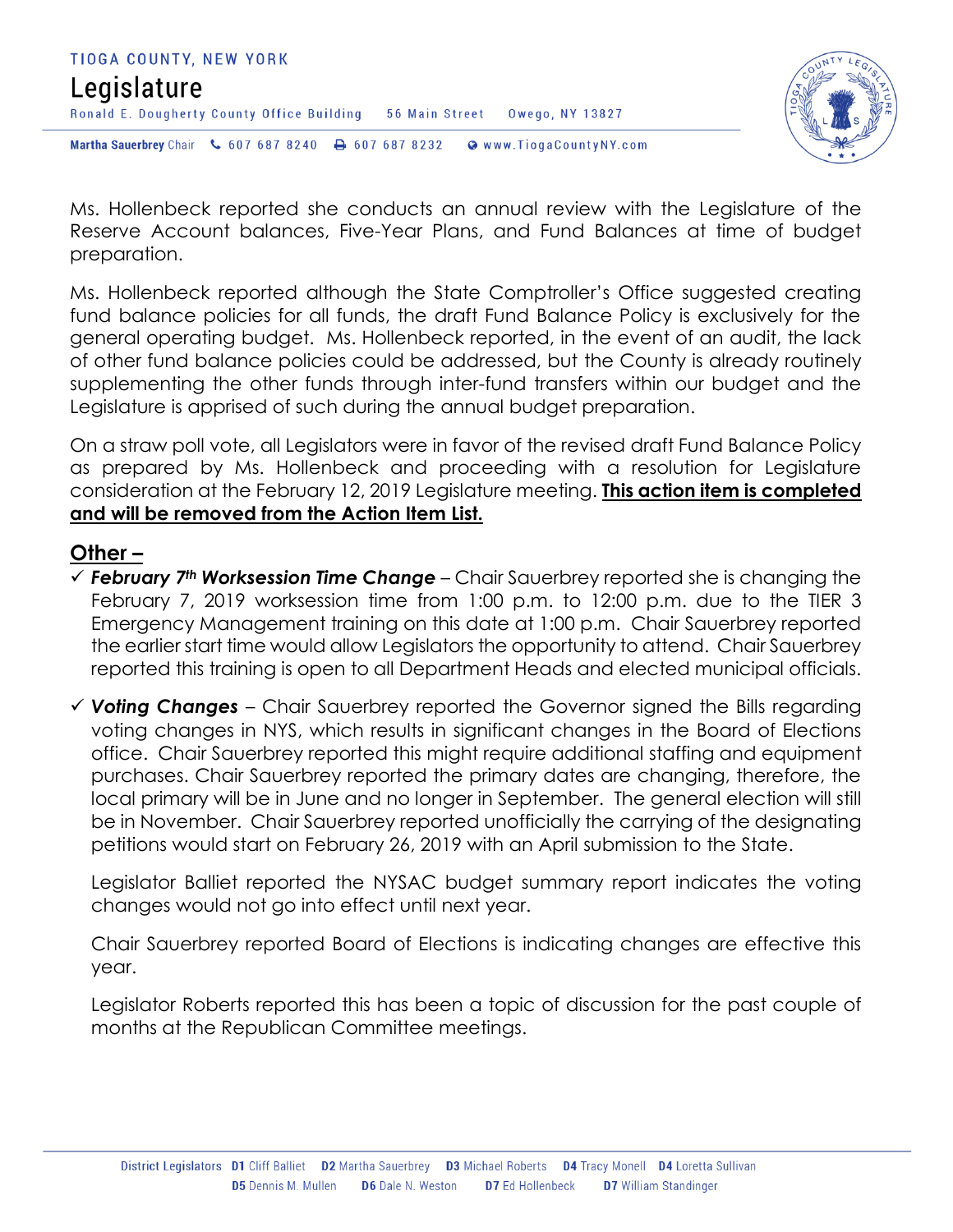



 *Salary Discussion for Sheriff and County Clerk –* Chair Sauerbrey reported the new voting changes will affect the timing of this year's Sheriff and County Clerk election, therefore, the Legislature needs to establish salaries for these positions. Chair Sauerbrey reported Personnel Officer O'Rourke is unable to attend today, however, sent an email yesterday outlining the methodology used in determining salaries as well as salary comparisons for other counties.

Legislator Sullivan inquired as to when the Legislature needs to make salary determinations. Chair Sauerbrey reported in order to comply with protocol, timing associated with the new voting changes, and make salary information available to potential candidates, the Legislature needs to determine the County Clerk and Sheriff's 4-year term salaries at the February 7, 2019 worksession.

Legislative Clerk Dougherty reported establishment of the 4-year term salaries for County Clerk and Sheriff was through an adopted Local Law in 2015 and set at \$63,000 for the County Clerk and \$83,000 for the Sheriff. Ms. Dougherty reported a new Local Law needs to be introduced at the February 12, 2019 Legislature meeting, as well as adopting the resolution setting the public hearing. Due to timing constraints, Ms. Dougherty reported the public hearing and the Special Meeting will need to be scheduled back to back at the February 21, 2019 worksession to comply with the new voting changes.

Legislator Monell reported he has questions that require information from Ms. O'Rourke such as the salary of the Undersheriff to ensure this salary is in line with the newly established Sheriff salary.

Legislator Sullivan inquired as to whether anything precludes establishing different percentage increases for these two positions. Chair Sauerbrey reported the salary increases can be independent and not across the board for these positions.

Legislator Roberts reported the Legislature should be looking at the positions and not the individuals and/or experience of the current incumbents. **ACTION: This will be a priority topic of discussion for the February 7, 2019 worksession.** 

 *NYSAC Winter Conference –* Chair Sauerbrey announced she will be attending the NYSAC Winter Conference in Albany, NY on Monday, January 28<sup>th</sup>, - Wednesday, January 30<sup>th</sup>. Deputy Legislative Chair Hollenbeck will be available during her absence.

**Land Bank Insurance Discussion –** County Attorney DeWind reported ED&P Deputy Director Saraceno is unable to be here today to address insurance for the Land Bank, however, noted he and Ms. Saraceno have been discussing general liability insurance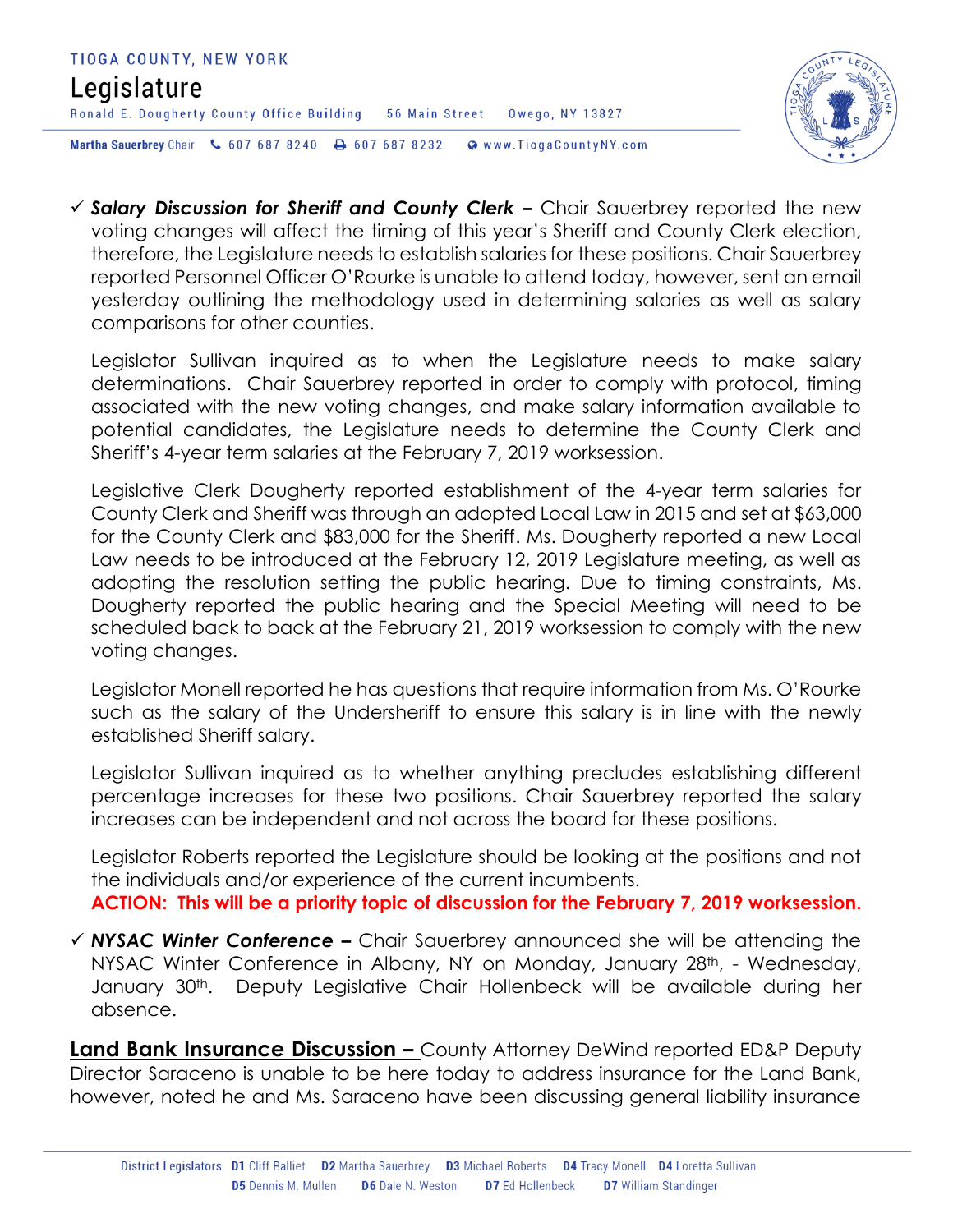



options for the Land Bank properties. Mr. DeWind reported as Ms. Saraceno moves forward with the implementation of the full Land Bank program, the intent is to ensure as much funding as possible is available for the completion of the projects.

Mr. DeWind reported at the time the Land Bank was established there was no money to fund it, therefore, the County agreed to add the Land Bank to the County's insurance. Mr. DeWind reported we only did this because the Land Bank needed to have a professional liability insurance policy in place. Going forward, Ms. Saraceno is now researching insurance policies. Mr. DeWind reported Don Patterson, Partners Insurance, indicated the County could continue to maintain the Land Bank on our current policy, which would be a significantly cheaper option than if the Land Bank had to purchase similar insurance at market rate. Mr. DeWind reported there would be a delta due to the extra expense for the properties the County currently owns, but Mr. Patterson indicated he could determine the premium difference. Mr. DeWind reported there is not a huge difference in premium, as comprehensive liability insurance secured by the Land Bank is approximately \$11,000 annually whereas maintaining them on the County's policy is approximately \$6,400 annually. Mr. DeWind reported the Land Bank would reimburse the County for the annual premium cost. This would be an approximate cost savings of \$5,000 for the Land Bank.

Mr. DeWind reported the only potential downside is that if the County or the Land Bank experiences an issue that results in an insurance claim, it could potentially create an increase in policy premiums for the County although Mr. Patterson has indicated this is unlikely.

Legislator Sullivan reported she is not in favor of co-mingling based on the original discussion that this arrangement of adding the Land Bank on to the County insurance policy was temporary until such time the Land Bank acquired their funding and were operational.

Legislator Mullen suggested maintaining them on the County's policy for another year noting additional years would be subject to discussion. The Land Bank is just starting to become operational after the County agreed to establish it two years ago and we should lend some additional support to assist them in becoming operational. Legislator Mullen reported he is not against maintaining the Land Bank on the County's insurance for this current two-year grant cycle providing Mr. Patterson does not foresee any issues or risks to the County with the understanding that the Land Bank will need to pursue their own insurance during the next grant cycle.

Legislator Roberts inquired about the type of insurance and whether this is exclusively general liability or does it provide protection against environmental issues. Mr. DeWind reported environmental coverage is one of the County's insurance riders, therefore,